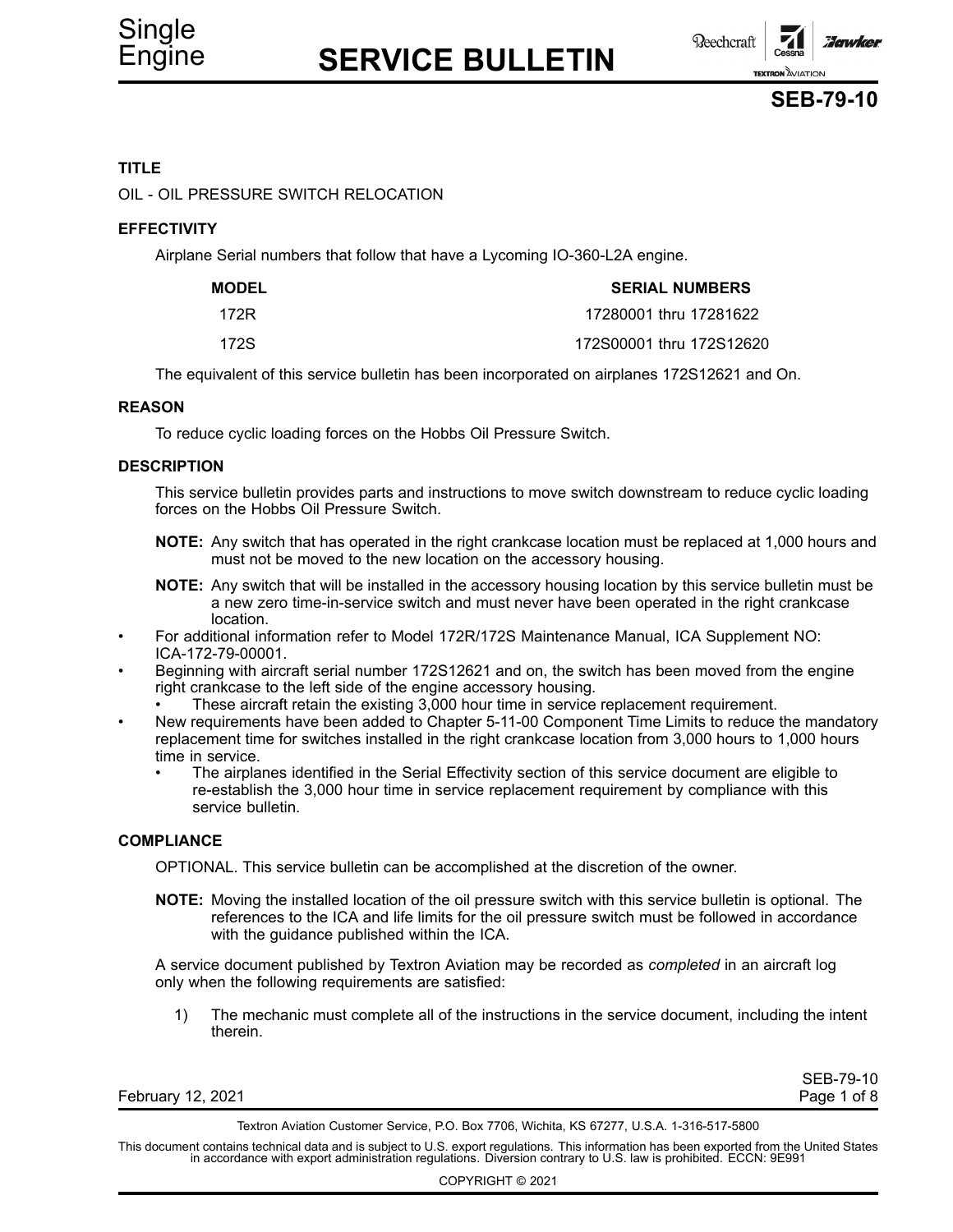Engine **SERVICE BULLETIN**

**Beechcraft** 

**TEXTRON AVIATION** 

## **SEB-79-10**

- 2) The mechanic must correctly use and install all applicable parts supplied with the service document kit. Only with written authorization from Textron Aviation can substitute parts or rebuilt parts be used to replace new parts.
- 3) The mechanic or airplane owner must use the technical data in the service document only as approved and published.
- 4) The mechanic or airplane owner must apply the information in the service document only to aircraft serial numbers identified in the *Effectivity* section of the document.
- 5) The mechanic or airplane owner must use maintenance practices that are identified as acceptable standard practices in the aviation industry and governmental regulations.

No individual or corporate organization other than Textron Aviation is authorized to make or apply any changes to <sup>a</sup> Textron Aviation-issued service document or flight manual supplement without prior written consent from Textron Aviation.

Textron Aviation is not responsible for the quality of maintenance performed to comply with this document, unless the maintenance is accomplished at <sup>a</sup> Textron Aviation-owned Service Center.

### **APPROVAL**

Textron Aviation received FAA approval for the technical data in this publication that changes the airplane type design.

### **FLIGHT CREW OPERATIONS**

No Changes

### **CONSUMABLE MATERIAL**

You must use the consumable materials that follow, or their equivalent, to complete this service document.

| <b>NAME</b>           | <b>NUMBER</b>                                 | <b>MANUFACTURER</b>                                                                                    | <b>USE</b>             |
|-----------------------|-----------------------------------------------|--------------------------------------------------------------------------------------------------------|------------------------|
| <b>Thread Sealant</b> | fl. oz).(Thread<br>Sealant Alternate)         | Loctite 592, (1.69 Commercially Available                                                              | To seal pipe threads.  |
| <b>Thread Sealant</b> | Sealant)                                      | U544006 (Thread Textron Aviation Parts Distribution<br>7121 Southwest Boulevard<br>Wichita, KS 67215   | To seal pipe threads.  |
| Sealant               | Sealant)                                      | U000117 (Firewall Textron Aviation Parts Distribution<br>7121 Southwest Boulevard<br>Wichita, KS 67215 | To seal engine baffle. |
| Sealant               | Dapco 2100<br>(Firewall Sealant<br>Alternate) | <b>Commercially Available</b>                                                                          | To seal engine baffle. |
| <b>Tie Straps</b>     | Various sizes                                 | <b>Commercially Available</b>                                                                          | To secure wiring.      |

### **TOOLING**

No specialized tooling is required to complete this service document.

### **WEIGHT AND BALANCE INFORMATION**

Negligible

### **REFERENCES**

Model 172R/172S Maintenance Manual

### **PUBLICATIONS AFFECTED**

ICA Supplement NO: ICA-172-79-00001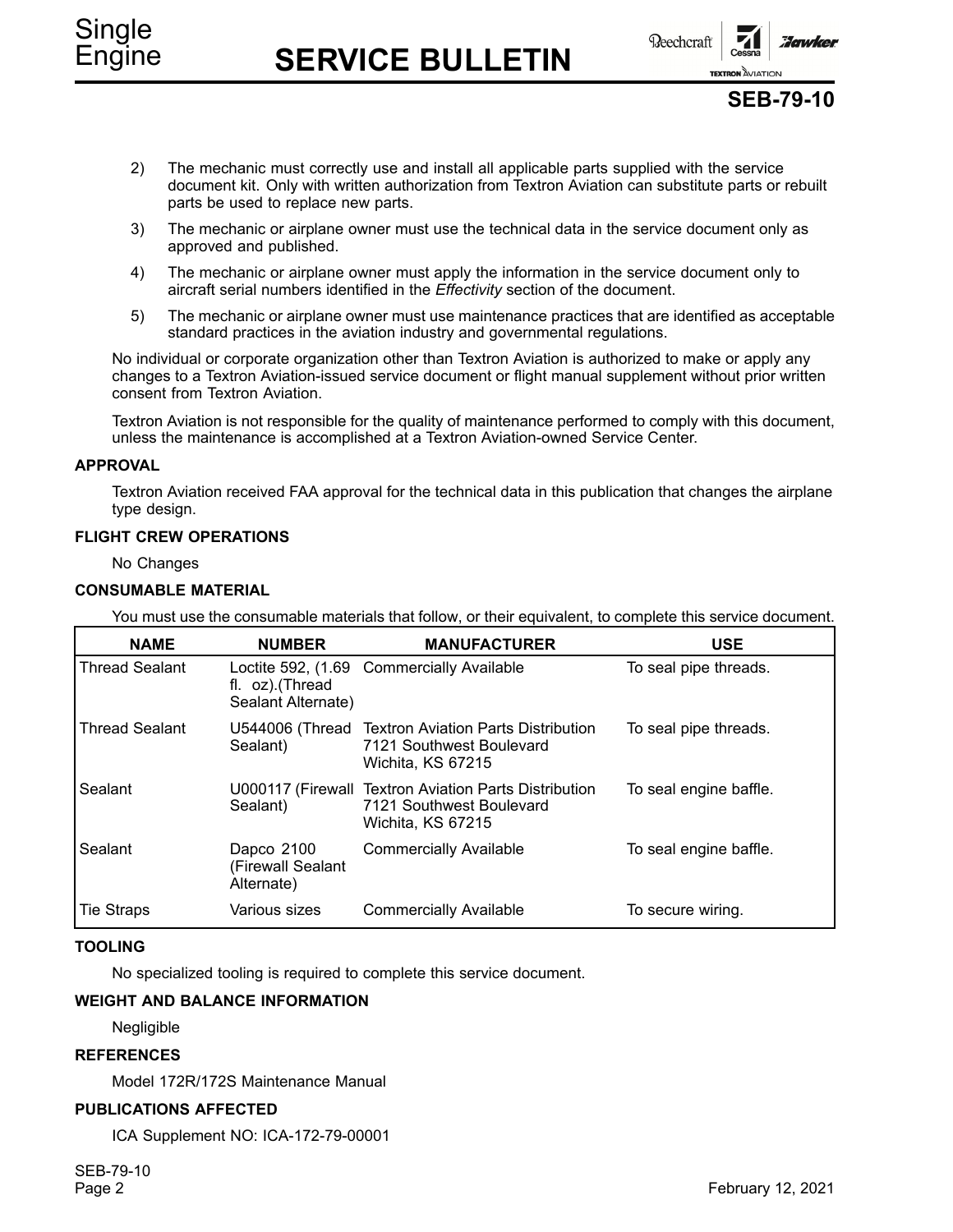**Beechcraft Hawker TEXTRON** AVIATION



Model 172R/172S Maintenance Manual

Model 172R/172S Illustrated Parts Catalog

### **ACCOMPLISHMENT INSTRUCTIONS**

- 1. Prepare the airplane for maintenance.
	- A. Make sure that the airplane is electrically grounded.
	- B. Make sure that all switches are in the OFF/NORM position.
- 2. Remove the upper cowl. (Refer to the Model 172R/172S Maintenance Manual, Chapter 71, Cowling Maintenance Practices).
- 3. (Refer to Figure 1, Sheet 1.) Disconnect the electrical connector (JN005) from the 83278 Oil Pressure Switch (SN001).
	- A. Remove the three center bolts for the aft vertical engine baffle to provide space to feed the connector through.
	- B. Reroute the wires from in front of the aft vertical baffle to behind the aft vertical baffle and to the new switch location on the accessory housing.
	- C. Install the three removed bolts for the aft vertical engine baffle.
	- D. Fill the holes in the baffle with U000117 (or equivalent) Sealant after you reroute the wires.
- 4. (Refer to Figure 1, Sheet 1.) Remove and discard the 83278 Oil Pressure Switch mounted on top of the Right-Hand crank case at the aft end.
- 5. (Refer to Figure 1, Sheet 3.) Remove and keep the 1102 plug from accessory housing oil port.

**CAUTION:** Do not use teflon tape.

- 6. (Refer to Figure 1, Sheet 1.) Put <sup>a</sup> light coat of U544006 (or equivalent) Sealant on the external (male) threads of the 1102 Plug and install in the right side engine crankcase engine oil port and torque 40 to 44 Inch-Pounds. Do not allow sealant to enter oil port.
- 7. (Refer to Figure 1, Sheet 2.). Install the 83278 Oil Pressure Switch as follows:

**NOTE:** Any switch that has operated in the RH crankcase location must be replaced at 1,000 hours and must not be moved to the new location on the accessory housing.

**NOTE:** Any switch that will be installed in the accessory housing location by this service bulletin must be <sup>a</sup> new zero time-in-service switch and must never have been operated in the right crankcase location.

**CAUTION:** Do not use teflon tape.

- A. Put <sup>a</sup> light coat of U544006 (or equivalent) Sealant, on the external (male) threads of the AN914-1J Elbow and 83278 Oil Pressure Switch.
- B. Install the AN914-1J Elbow until hand tight than rotate one additional turn and then rotate until the elbow is in an aft direction that provides clearance as not to be in contact with any other components.
- C. Install the new 83278 Oil Pressure Switch to the AN914-1J Elbow.
	- (1) Make sure that there is optimum clearance of all surrounding components and structure.
		- **CAUTION:** Use only the hex fitting to final tighten. Do not use plier-type tools on the plastic housing or the circular metal base of the 83278 Oil Pressure Switch. The switch can be damaged between the swaged connections between plastic housing and circular metal base and/or the metal base and the hex fitting. Damage to either of these swaged connections can cause an oil leak.
- D. Tighten the 83278 Oil Pressure Switch approximately 1 to 1 1/2 turns beyond hand tight.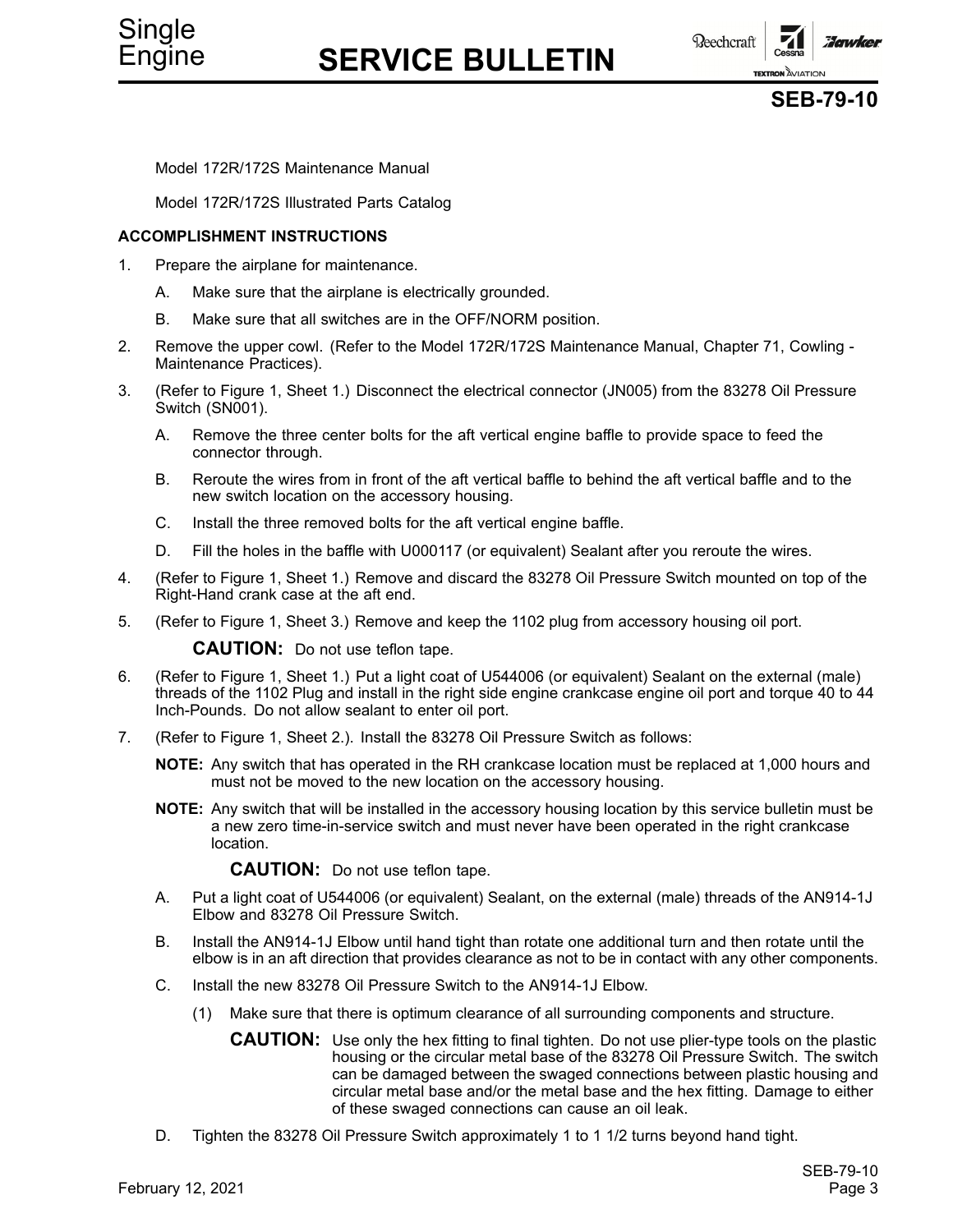# Single

# Engine **SERVICE BULLETIN**





## **SEB-79-10**

8. Connect the electrical connector (JN005) to the 83278 Oil Pressure Switch (SN001).

**NOTE:** Use tie straps as necessary to properly secure the wiring harness.

- 9. Install the upper cowl. (Refer to the Model 172R/172S Maintenance Manual, Chapter 71, Cowling Maintenance Practices).
- 10. Make sure the Low Oil Pressure Switch operates correctly by performing an engine run.
	- A. With the engine off, the OIL PRESS annunciator must be ON.
	- B. With the engine on, the OIL PRESS annunciator must be OFF and the Hobbs Hourmeter must be ON.
- 11. Remove the upper cowl. (Refer to the Model 172R/172S Maintenance Manual, Chapter 71, Cowling Maintenance Practices).
- 12. Make sure there are no oil leaks from any of the fitting, switch, or plug.
- 13. Install the upper cowl. (Refer to the Model 172R/172S Maintenance Manual, Chapter 71, Cowling Maintenance Practices).
- 14. Make an entry in the airplane logbook that states compliance and method of compliance with this service bulletin.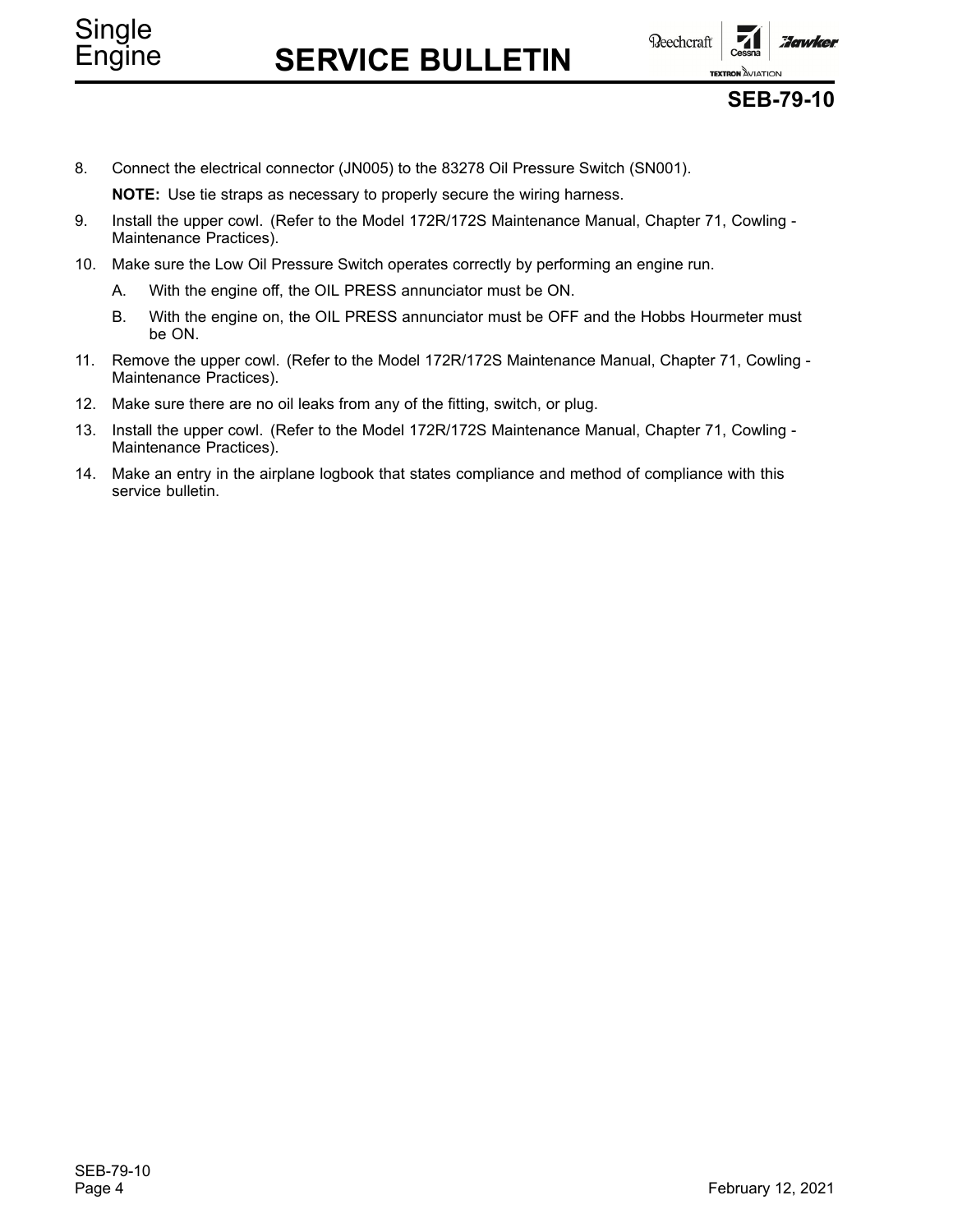## **SERVICE BULLETIN**

**Beechcraft Howker TEXTRON AVIATION** 





Figure 1. Oil Pressure Switch Locations (Sheet 1)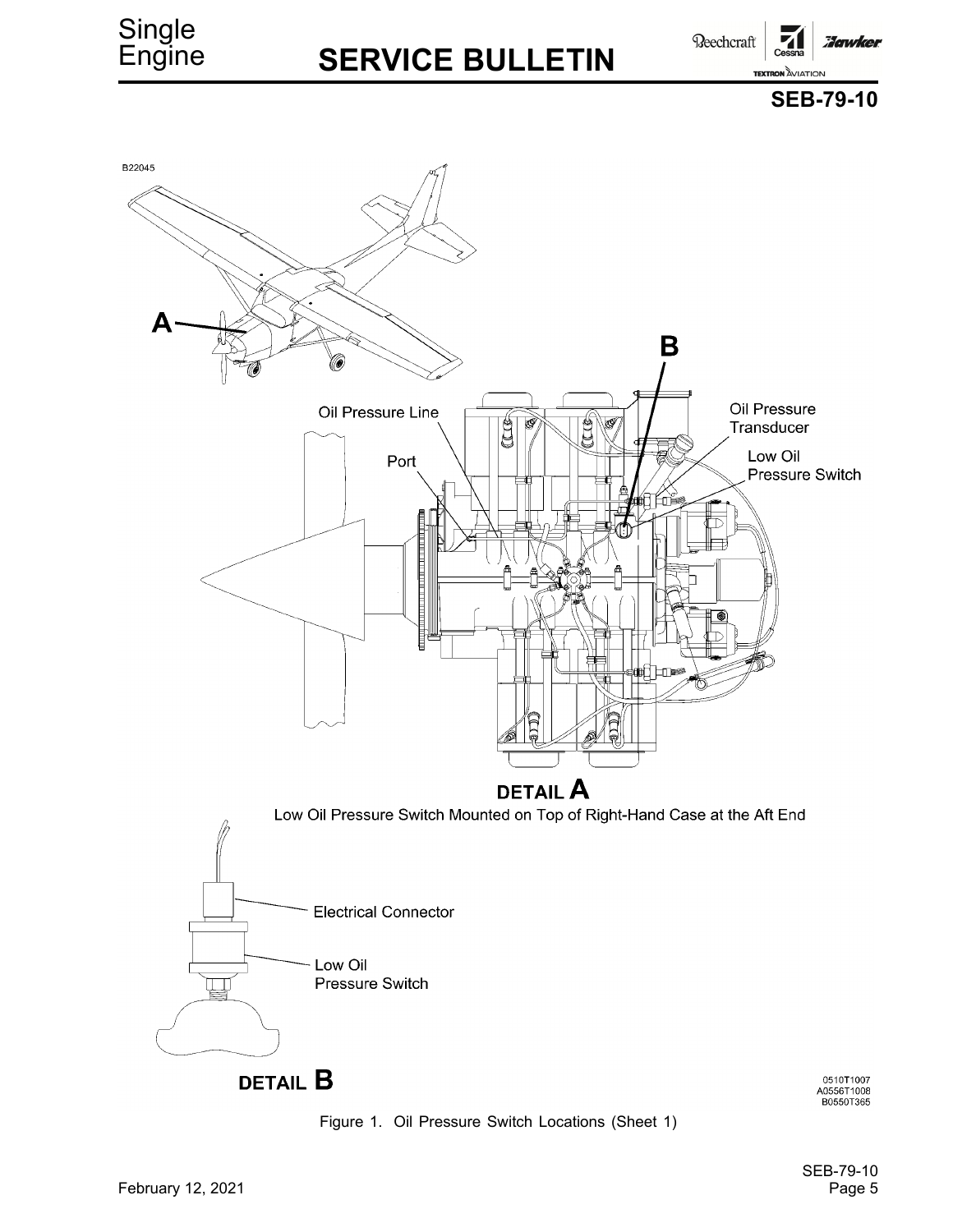## **SERVICE BULLETIN**

**Reechcraft** 

**Hawker** 

**SEB-79-10**

**TEXTRON AVIATION** 

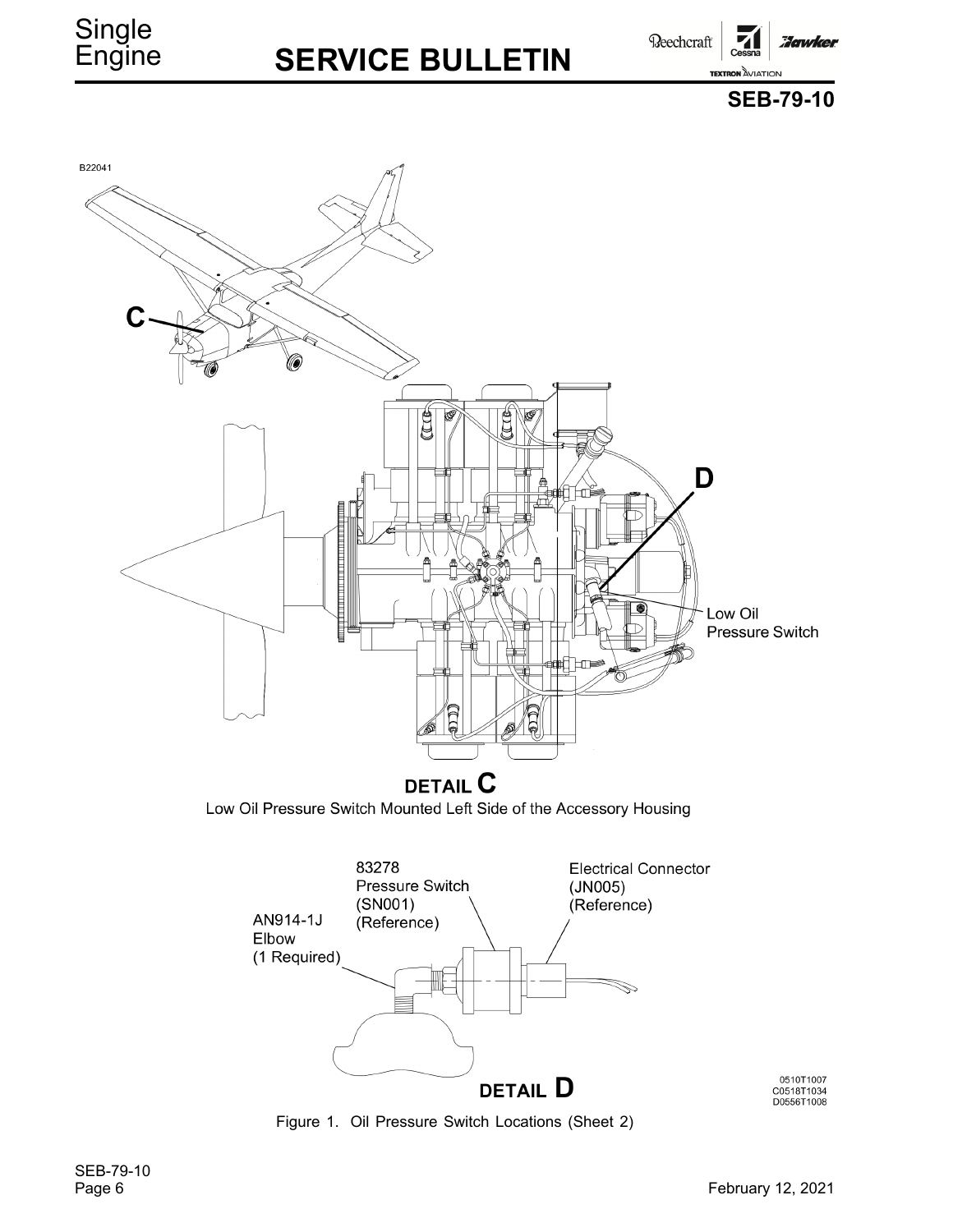# **SERVICE BULLETIN**

Beechcraft :Jawker **TEXTRON** AVIATION



B22042



**DETAIL D** 

Figure 1. Oil Pressure Switch Locations (Sheet 3)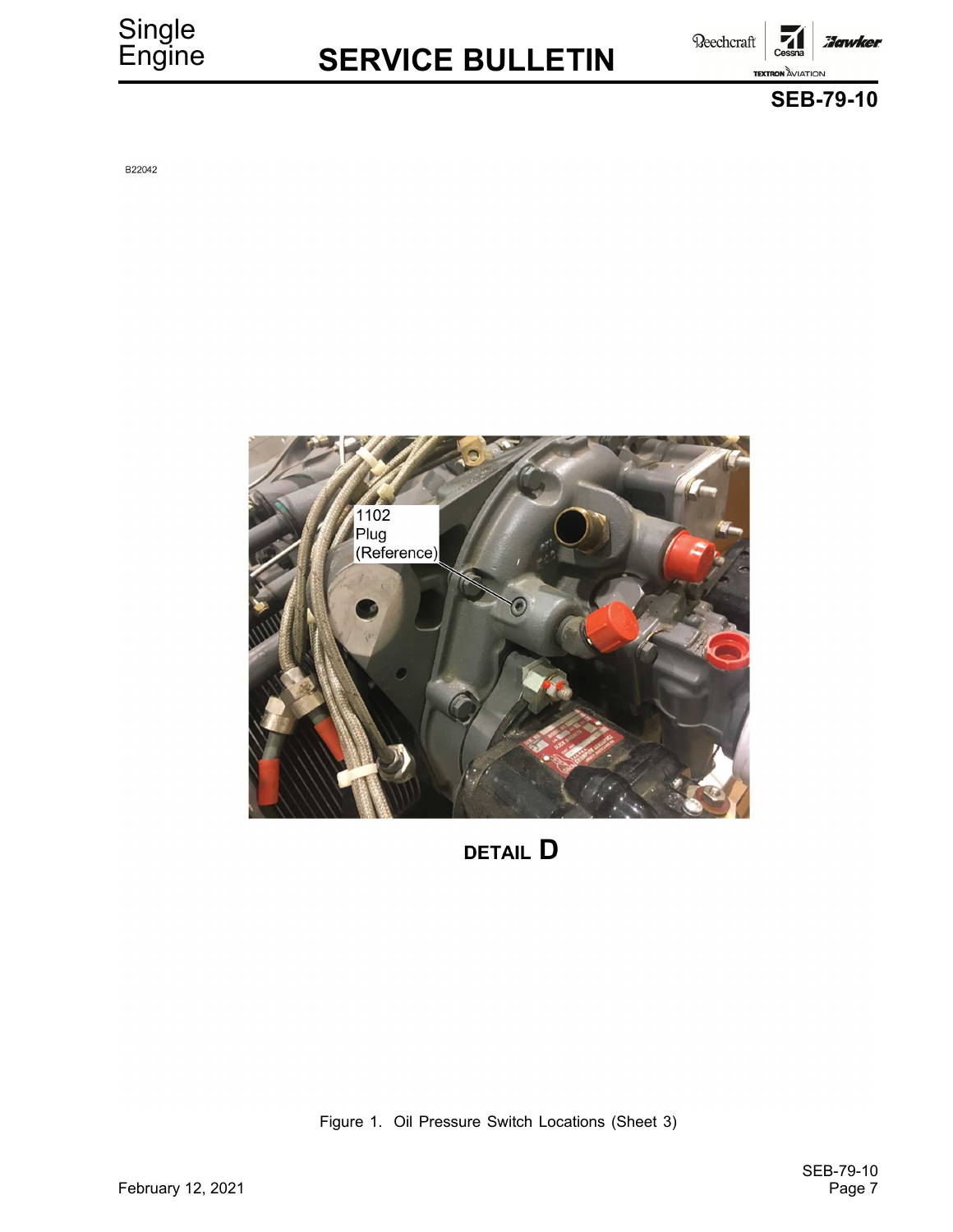

Order the parts below to install this modification.

| NEW P/N  | QUANTITY KEY WORD   | <b>OLD P/N</b> | <b>INSTRUCTIONS/</b><br><b>DISPOSITION</b> |
|----------|---------------------|----------------|--------------------------------------------|
| AN914-1J | Elbow               |                |                                            |
| 83278    | Oil Pressure Switch | Same           | <b>Discard</b>                             |

\*Please contact <sup>a</sup> Textron Aviation Authorized Service Facility for current cost and availability of parts listed in this service document.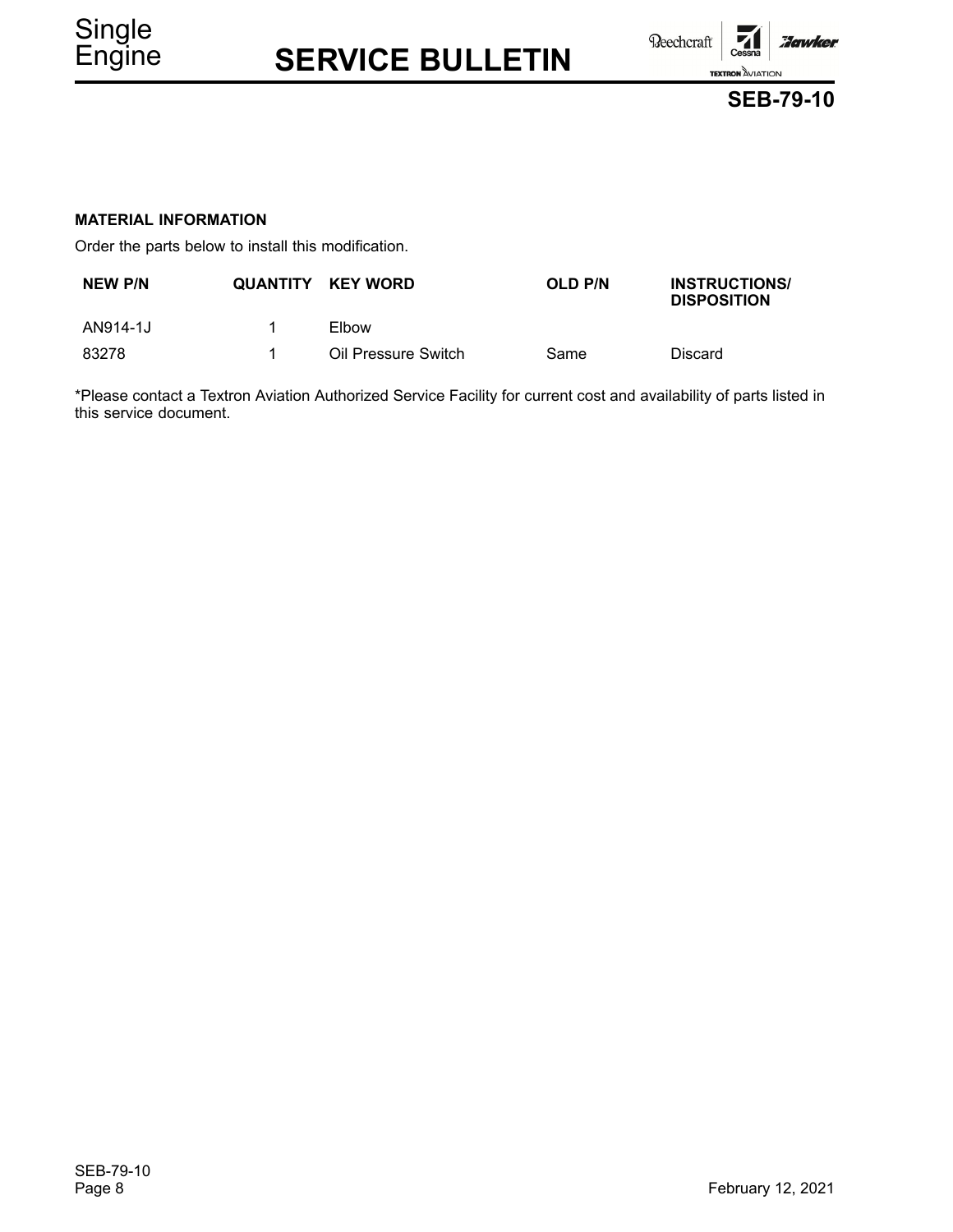

### **TITLE**

OIL - OIL PRESSURE SWITCH RELOCATION

### **TO:**

Cessna Model 172R and 172S Aircraft Owner

**NOTE:** Airplanes that have <sup>a</sup> Lycoming IO-360-L2A engine.

### **REASON**

To reduce cyclic loading forces on the Hobbs Oil Pressure Switch.

**NOTE:** Any switch that has operated in the right crankcase location must be replaced at 1,000 hours and must not be moved to the new location on the accessory housing.

**NOTE:** Any switch that will be installed in the accessory housing location by this service bulletin must be <sup>a</sup> new zero time-in-service switch and must never have been operated in the right crankcase location.

- • For additional information refer to Model 172R/172S Maintenance Manual, ICA Supplement NO: ICA-172-79-00001.
- • Beginning with aircraft serial number 172S12621 and on, the switch has been moved from the engine right crankcase to the left side of the engine accessory housing.
	- •These aircraft retain the existing 3,000 hour time in service replacement requirement.
- • New requirements have been added to Chapter 5-11-00 Component Time Limits to reduce the mandatory replacement time for switches installed in the right crankcase location from 3,000 hours to 1,000 hours time in service.
	- • The airplanes identified in the Serial Effectivity section of this service document are eligible to re-establish the 3,000 hour time in service replacement requirement by compliance with this service bulletin.

### **COMPLIANCE**

OPTIONAL. This service document can be accomplished at the discretion of the owner.

### **LABOR HOURS**

| <b>WORK PHASE</b>            |                     | <b>LABOR-HOURS</b> |  |
|------------------------------|---------------------|--------------------|--|
| Modification                 |                     | As Necessary       |  |
| <b>MATERIAL AVAILABILITY</b> |                     |                    |  |
| <b>PART NUMBER</b>           | <b>AVAILABILITY</b> | COST               |  |
| AN914-1J                     | $\star$             | $\star$            |  |
| 83278                        | $\star$             | $\ast$             |  |

\* Please contact <sup>a</sup> Textron Aviation Authorized Service Facility for current cost and availability of parts listed in this service document.

Based on availability and lead times, parts may require advanced scheduling.

|                   | SEB-79-10   |
|-------------------|-------------|
| February 12, 2021 | Page 1 of 2 |

Textron Aviation Customer Service, P.O. Box 7706, Wichita, KS 67277, U.S.A. 1-316-517-5800

This document contains technical data and is subject to U.S. export regulations. This information has been exported from the United States<br>in accordance with export administration regulations. Diversion contrary to U.S. la

COPYRIGHT © 2021